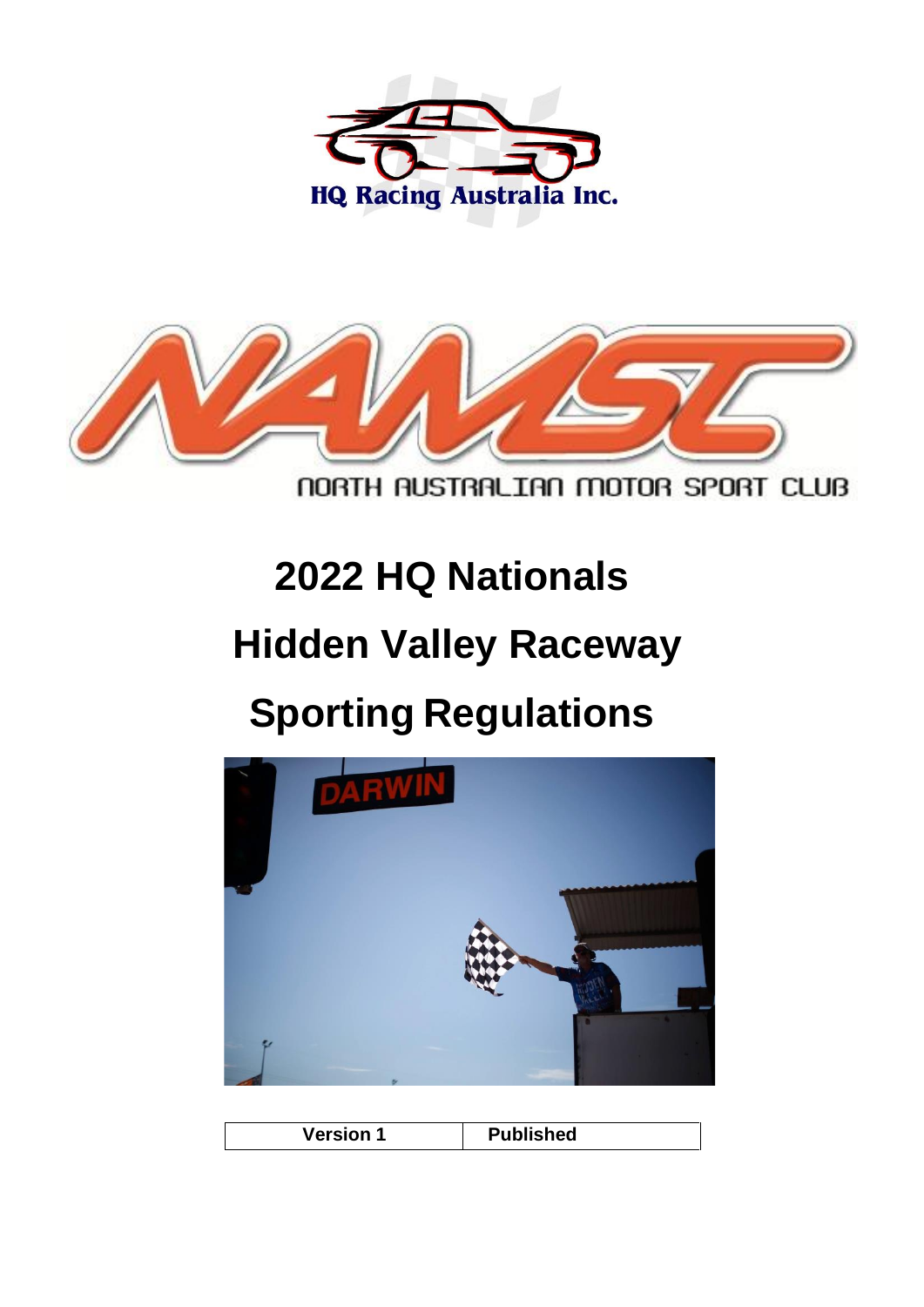



| 2022 HQ Nationals<br><b>Sporting Regulations</b> |                  |                                           |                         |  |
|--------------------------------------------------|------------------|-------------------------------------------|-------------------------|--|
|                                                  |                  |                                           |                         |  |
|                                                  | S <sub>1.1</sub> | Title                                     | 3                       |  |
|                                                  | S1.2             | Authority/Jurisdiction                    | 3                       |  |
| <b>S2</b>                                        |                  | <b>ADMINISTRATION</b>                     | 3                       |  |
|                                                  | S2.1             | Personnel                                 | 3                       |  |
| S3                                               |                  | <b>COMPETITOR ELIGIBILITY</b><br>3        |                         |  |
| <b>S4</b>                                        |                  | <b>AUTOMOBILE ELIGIBILITY</b>             | 4                       |  |
|                                                  | S4.1             | Replacement of Automobiles                | 4                       |  |
| S <sub>5</sub>                                   |                  | <b>DRIVER ELIGIBILITY</b>                 | 4                       |  |
|                                                  | S5.1             | <b>Substitute Drivers</b>                 | 4                       |  |
| S <sub>6</sub>                                   |                  | <b>ROUNDS</b>                             | 4                       |  |
| $\overline{\mathbf{S7}}$                         |                  | <b>CALENDAR</b>                           | 4                       |  |
| S <sub>8</sub>                                   |                  | <b>ROUND FORMAT</b>                       | 4                       |  |
|                                                  | S8.1             | Practice                                  | 4                       |  |
|                                                  | S8.2             | Round Format Day 1                        | 4                       |  |
|                                                  | S8.3             | Round Format Day 2                        | 5                       |  |
|                                                  | S8.4             | Variations to Timetable                   | 5                       |  |
| S <sub>9</sub>                                   |                  | <b>GRID DETERMINATION</b>                 | 5                       |  |
|                                                  | S9.1             | Heats                                     | 5                       |  |
|                                                  | S9.2             | Race 1 - Repecharge                       | $5\phantom{1}$          |  |
|                                                  | S9.3             | Race 2 - Final                            | 6                       |  |
| S10                                              |                  | <b>START PROCEDURE</b>                    | 6                       |  |
| <b>S11</b>                                       |                  | <b>POINTSCORE</b>                         | 6                       |  |
|                                                  | S11.1            | Pointscore                                | 6                       |  |
|                                                  | S11.2            | <b>Nationals Winner</b>                   | 6                       |  |
| $\overline{\text{S}12}$                          |                  | $\overline{7}$<br><b>EVENT OPERATIONS</b> |                         |  |
|                                                  | S12.1            | Qualifying                                | $\overline{\mathbf{r}}$ |  |
|                                                  | S12.2            | Heats                                     | $\overline{7}$          |  |
|                                                  | S12.3            | Repecharge Race                           | 7                       |  |
|                                                  | S12.4            | <b>Final Race</b>                         | 7                       |  |
|                                                  | S12.5            | <b>Competition Numbers</b>                | $\overline{7}$          |  |
|                                                  | S12.6            | <b>Driver Briefings</b>                   | $\overline{\mathbf{r}}$ |  |
|                                                  | S12.7            | Impound/Parc Ferme                        | $\overline{7}$          |  |
|                                                  | S12.8            | <b>Practice Starts</b>                    | $\overline{\mathbf{r}}$ |  |
|                                                  | S12.9            | Pit Lane                                  | 8                       |  |
|                                                  | S12.10           | Removal of Automobiles from the Circuit   | 8                       |  |
| <b>S13</b>                                       |                  | <b>TYRES</b>                              | 8                       |  |
| <b>S14</b>                                       |                  | <b>FUEL</b>                               | 8                       |  |
| <b>S15</b>                                       |                  | <b>SCRUTINY</b>                           | 9                       |  |
| <b>S16</b>                                       |                  | <b>AUTOMOBILE MARKINGS</b>                | $\boldsymbol{9}$        |  |
| <b>S17</b>                                       |                  | <b>DRIVER APPAREL</b>                     | 9                       |  |
| <b>S18</b>                                       |                  | <b>HEALTH AND SAFETY</b>                  | 10                      |  |
| <b>S19</b>                                       |                  | <b>IN-CAR CAMERAS</b>                     | 10                      |  |
| <b>S20</b>                                       |                  | <b>COVID 19 POLICY</b>                    | 10                      |  |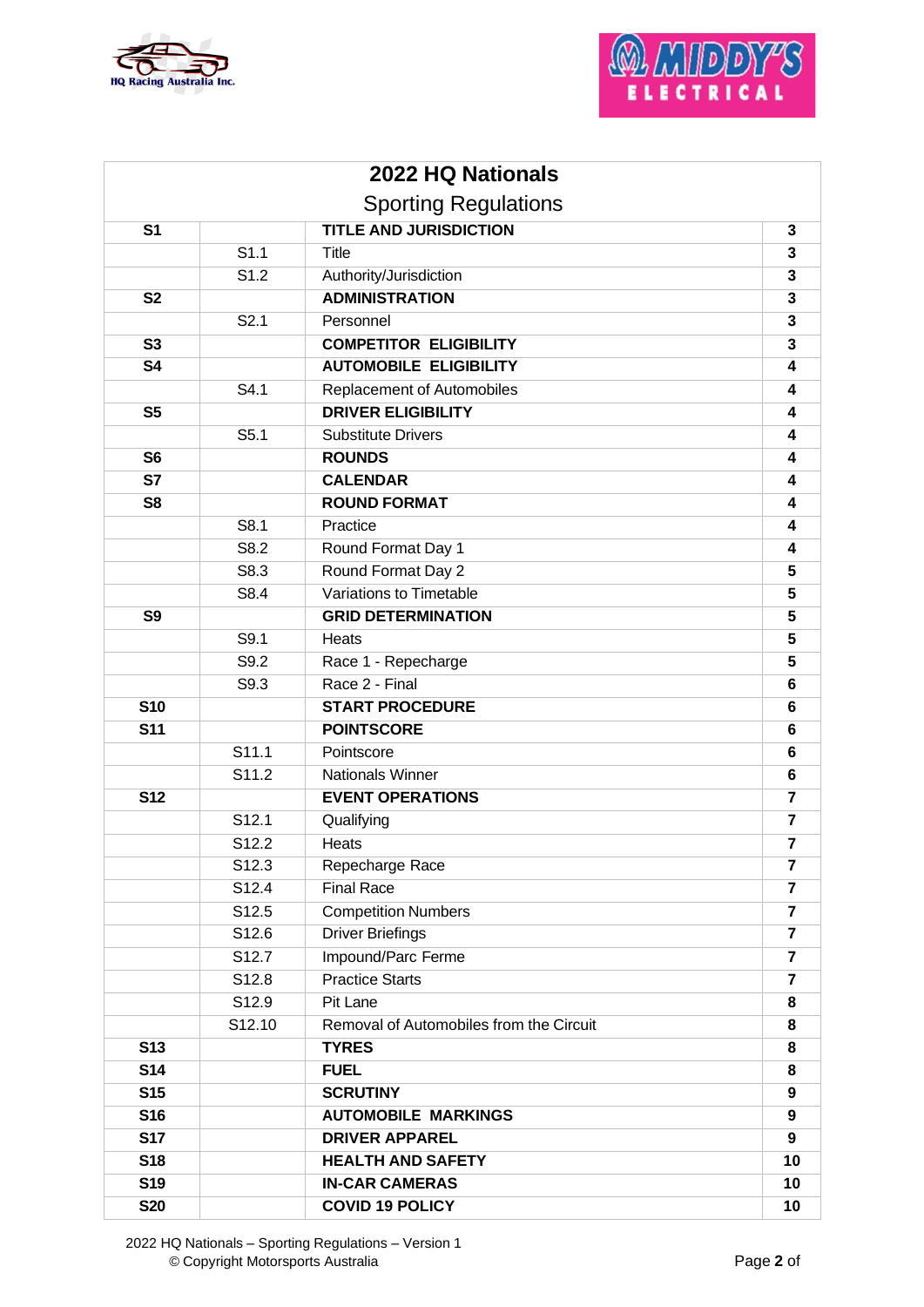



## **2022 HQ Nationals Sporting Regulations**

## **S1 TITLE AND JURISDICATION**

## **S1.1 Title**

This event shall only be known and referred to as the '2022 HQ Nationals'

## **S1.2 Authority/Jurisdiction**

- (a) The 2022 HQ Nationals shall be conducted under the provisions of the FIA International Sporting Code including Appendices, the National Competition Rules (NCR) and the Circuit Race Standing Regulations (CRSR) of the Motorsports Australia, the Sporting Regulations published for the Nationals, the Supplementary and Further Regulations issued by the Organiser; Bulletins issued by the Stewards, and any Driver Briefing Notes issued by the Clerk of the Course at the event. Certain public, property, professional indemnity and personal accident insurance is provided by Motorsport Australia in relation to the Event. Further details can be found in the Motorsport Australia Insurance Handbook, available at [www.motorsport.org.au.](http://www.motorsport.org.au/)
- (b) The Nationals has been sanctioned by Motorsports Australia as a single event National competition Permit Number **522/1007/04**
- (c) The National Administrator (NA) appointed by Motorsports Australia for

HQ Racing is: David Ling HQRA Inc PO Box 630 PARAP NT 0804 BH: (08) 8947 7099 Mob: 0412 336 153

## **S2 ADMINISTRATION**

## **S2.1 Personnel**

The following personnel have been appointed to the Nationals by Motorsports Australia and/or the NA and have the authority to administer the various aspects of these regulations as detailed in the CRSR

- (a) Technical Commissioner (TC) Colin Roper
- (b) Driving Standards Advisor (DSA) TBC

## **S3 COMPETITOR ELIGIBILITY**

To be eligible to compete in the Nationals, each Competitor shall hold a current Motorsports Australia Competition Licence, be a current financial member of a Motorsports Australia affiliated car club and the HQRA National body.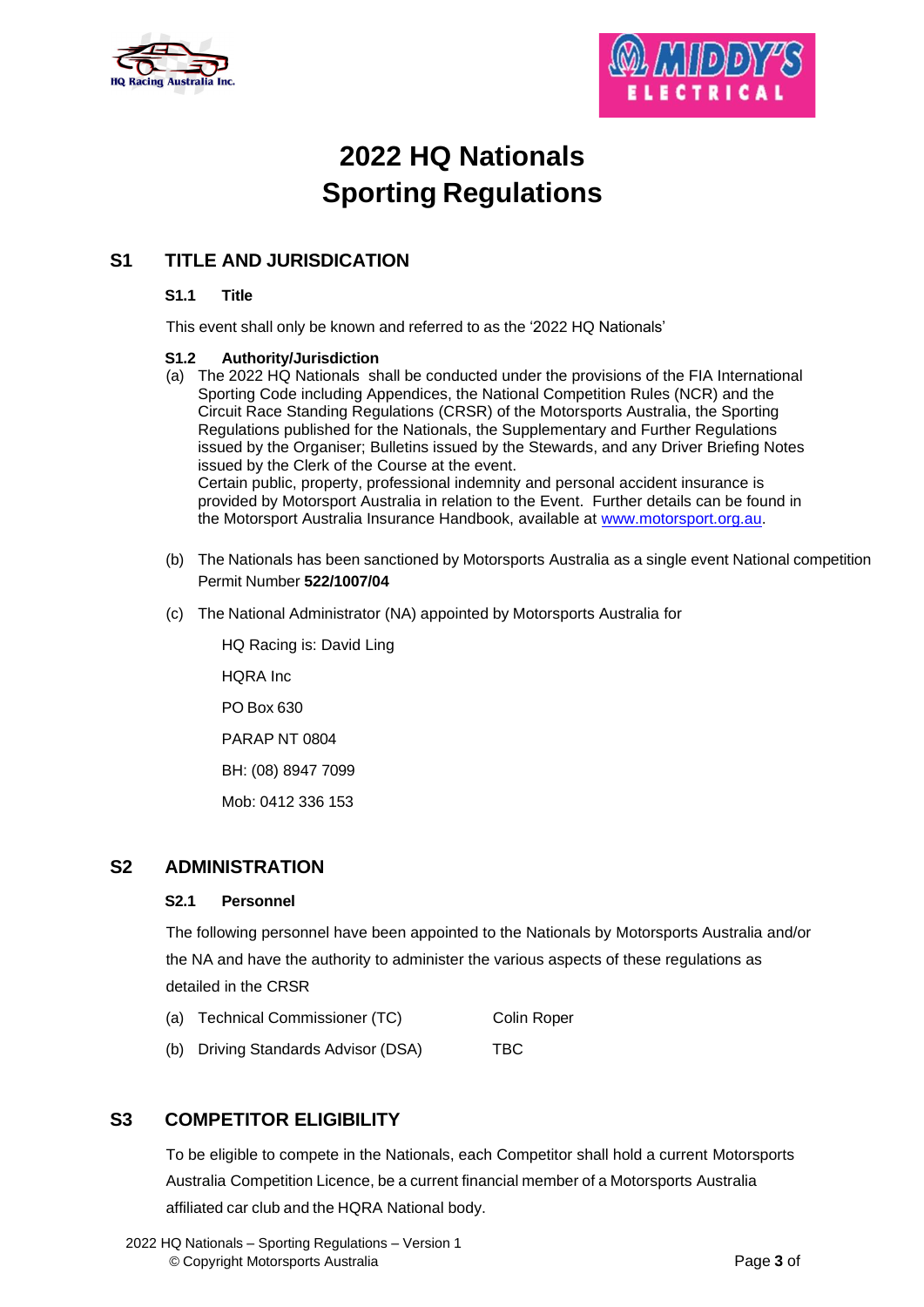



## **S4 AUTOMOBILE ELIGIBILITY**

Each automobile must comply with the General Requirements for Cars and Drivers and the Specifications for Automobiles for  $3<sup>rd</sup>$  Category – Touring Cars – Group  $3H$  – HQ Holden as detailed in the Motorsports Australia Manual.

#### **S4.1 Replacement Automobiles**

Following the commencement of the first qualifying session of the Nationals, any automobile that has been entered to compete at that round may not be replaced with another automobile.

## **S5 DRIVER ELIGIBILITY**

To be eligible to compete in the Nationals each Driver shall hold a current Motorsport Australia Circuit Licence with provisional endorsement or higher and be a current financial member of a Motorsports Australia affiliated car club and the HQRA National body.

#### **S5.1 Substitute Drivers**

Prior to the commencement of the first qualifying session at the Nationals, a Competitor may nominate a substitute Driver who may be permitted to compete in the remainder of the event subject to the approval of the Stewards.

## **S6 ROUNDS**

The Nationals shall be conducted over one (1) round as detailed in the Calendar below.

## **S7 CALENDAR**

The Nationals shall be contested over the following round:

| <b>Date</b>                                 | <b>Circuit</b>                 |
|---------------------------------------------|--------------------------------|
| 8 <sup>th</sup> -10 <sup>th</sup> July 2022 | Hidden Valley Raceway - Darwin |

## **S8 ROUND FORMAT**

The number length and format of track sessions shall ultimately be negotiated between the NA and the Organiser and shall be advised in the Supplementary / Further Supplementary Regulations issued for the event.

Generally the Nationals should be conducted as a two day event with a format as follows:

## **S8.1 Practice Sessions**

Hidden Valley Raceway will be open and available for practice Friday 8<sup>th</sup> July in allocated time schedule. Gates will open 07:00 am and close 18:00 pm.

#### **S8.2 Round Format Day <sup>1</sup>**

- (a) Qualifying 1 One (1) 20 minute qualifying session for odd numbered automobiles
- (b) Qualifying 2 One (1) 20 minute qualifying session for even numbered automobiles
- (c) Heat 1 One (1) 6 lap heat for Group A
- (d) Heat 2 One (1) 6 lap heat for Group B
- (e) Heat 3 One (1) 6 lap heat for Group C

 <sup>2022</sup> HQ Nationals – Sporting Regulations – Version 1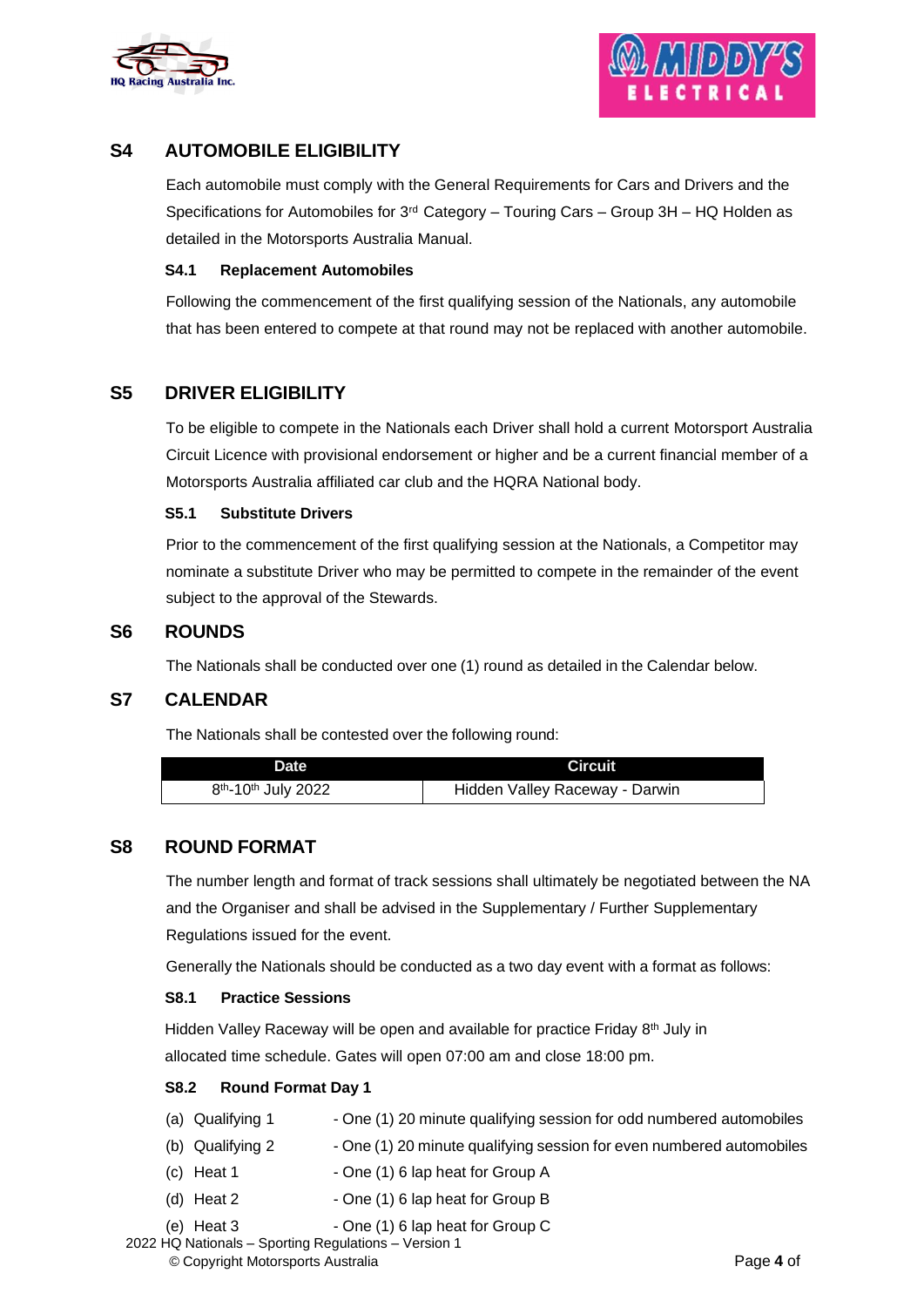



## **S8.3 Round Format Day 2**

| (f) | Heat 4       | - One (1) 6 lap heat for Group D      |
|-----|--------------|---------------------------------------|
|     | $(g)$ Heat 5 | - One (1) 10 lap heat for Group E     |
|     | (a) Heat $6$ | - One (1) 10 lap heat for Group F     |
|     | (b) Race 1   | - One (1) 10 lap repecharge race      |
|     | $(c)$ Race 2 | - One (1) 20 lap Nationals Final race |
|     |              |                                       |

#### **S8.4 Variations to Timetable**

The timetable may be varied at any time due to exceptional circumstances only with the prior approval of the Stewards.

## **S9 GRID DETERMINATION**

## **S9.1 Heats**

The grid for each heat shall be determined as follows:

- (a) Heat 1 The grid for Heat 1 shall be determined from combined qualifying lap times with the fastest qualifier in grid position 1,  $3<sup>rd</sup>$  fastest qualifier on grid position 2,  $5<sup>th</sup>$ fastest qualifier on grid position 3 and so on.
- (b) Heat 2 The grid for Heat 2 shall be determined from combined qualifying lap times with the  $2^{nd}$  fastest qualifier on grid position 1,  $4^{th}$  fastest qualifier on grid position 2, 6 th fastest qualifier on grid position 3 and so on.
- (c) Heat 3 The grid for Heat 3 shall be determined from the finishing positions for Heats 1 and 2 with the winner from Heat 1 on grid position 1, the winner from Heat 2 on grid 2, 3<sup>rd</sup> placing from Heat 1 on grid 3, 3<sup>rd</sup> placing from Heat 2 on position 4 and so on.
- (d) Heat 4 The grid for Heat 4 shall be determined from the finishing positions for Heats 1 and 2 with the 2<sup>nd</sup> placing from Heat 1 on grid position, 2<sup>nd</sup> placing from Heat 2 on grid position 2, 4<sup>th</sup> placing from Heat 1 on grid position 2, 4<sup>th</sup> placing from Heat 2 on grid position 4 and so on.
- (e) Heat 5 The grid for Heat 5 shall be determined from accumulated points from Heats 1 to 4 with the highest point scorer on grid position 1, 3<sup>rd</sup> highest point scorer on grid position 2, 5<sup>th</sup> highest point scorer on grid position 3 and so on.
- (f) Heat 6 The grid for Heat 6 shall be determined from accumulated points from Heats 1 to 4 with the 2<sup>nd</sup> highest point scorer on grid position1, 4<sup>th</sup> highest point scorer on grid position 2, 6<sup>th</sup> highest point scorer on grid position 3 and so on.

## **S9.2 Race 1 – Repecharge**

The grid for the repecharge shall be determined from accumulated points from Heats 1 to 6 with the 27th highest point scorer on grid position 1, 28th highest point scorer on grid position 2 and so on.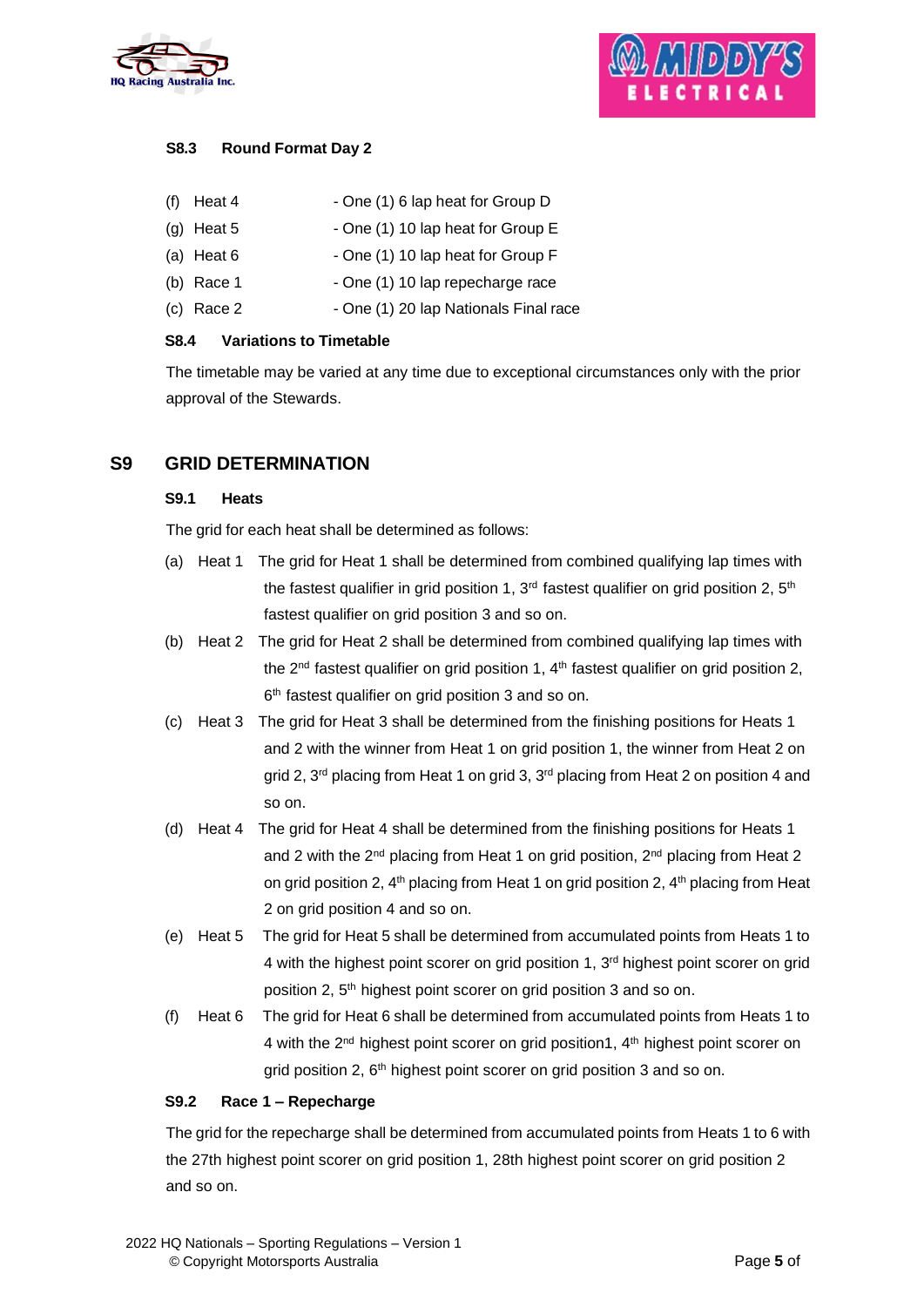



## **S9.3 Race 2 – Final**

Grid positions 1 to 26 for the final shall be determined from the accumulated points from Heats 1 to 6 with the highest point scorer on grid position 1,  $2^{\text{nd}}$  highest point scorer on grid position 2 and so on.

Grid positions 27 onward shall be determined by the finishing positions of the repecharge race with the winner on grid position 27,  $2<sup>nd</sup>$  placing on grid position 28 and so on.

The grid for the Final shall be limited to the track density (max 46 cars) and any remaining qualifiers after all grid positions have been allocated shall be eliminated.

**Note:** In the event of points being tied, grid positions shall be determined by qualifying times with the fastest qualifying time to be allocated the higher grid position.

## **S10 START PROCEDURE**

The start procedure for each race shall be as detailed in the Circuit Race Standing Regulations – Non Championship – Standing Start.

## **S11 POINTSCORE**

## **S11.1 Point score**

(a) Points shall be awarded to each Driver on the basis of the finishing order of each Heat as follows:

| <b>Finishing</b><br><b>Position</b> | <b>Points</b> | <b>Finishing</b><br><b>Position</b> | <b>Points</b> |
|-------------------------------------|---------------|-------------------------------------|---------------|
| 1 <sup>st</sup>                     | 30            | 11 <sup>th</sup>                    | 10            |
| 2 <sub>nd</sub>                     | 27            | 12 <sup>th</sup>                    | 9             |
| 3 <sup>rd</sup>                     | 25            | 13 <sup>th</sup>                    | 8             |
| 4 <sup>th</sup>                     | 23            | 14 <sup>th</sup>                    |               |
| 5 <sup>th</sup>                     | 21            | 15 <sup>th</sup>                    | 6             |
| 6 <sup>th</sup>                     | 19            | 16 <sup>th</sup>                    | 5             |
| 7 <sup>th</sup>                     | 17            | 17 <sup>th</sup>                    | 4             |
| 8 <sup>th</sup>                     | 15            | 18 <sup>th</sup>                    | 3             |
| gth                                 | 13            | 19 <sup>th</sup>                    | 2             |
| 10th                                | 11            | 20 <sup>th</sup>                    | 1             |

Every other finisher – 1 point

- (b) Should any heat or race be stopped before the completion of the allocated number of laps, run in two parts, restarted, or the result declared, the points awarded shall be on the final results of that event.
- (c) Points shall only be used to determine grid position for heats and races.

## **S11.2 Nationals Winner**

The winner of the Final Race shall be the winner of the 2022 HQ Nationals.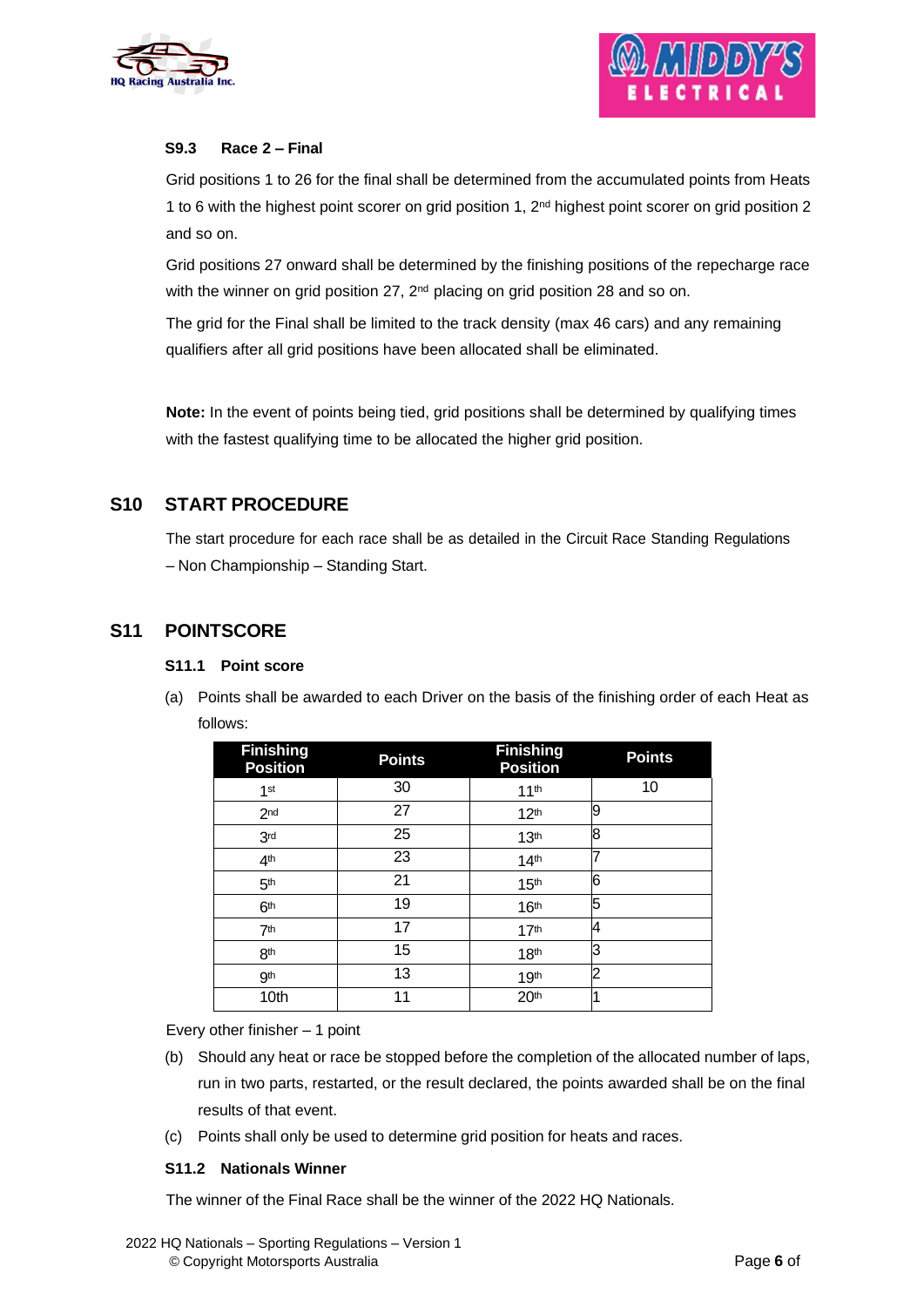



## **S12 EVENT OPERATIONS**

## **S12.1 Qualifying**

Qualifying sessions should be scheduled consecutively

#### **S12.2 Heats**

- (a) Sufficient heats should be scheduled to enable each Competitor to compete against each other at least once.
- (b) Each round of heats should be scheduled consecutively
- (c) Points shall be awarded for finishing positions for each heat which shall be used to determine the grid positions in subsequent heats/races.

## **S12.3 Repecharge Race**

- (a) On the conclusion of the heats the repecharge race may follow to determine the remaining qualifiers for the final.
- (b) The repecharge race shall be gridded from the remainder of the field after the first 20 grid positions are allocated to the final.
- (c) The repecharge field shall be limited to the track grid density and any remaining qualifiers after all grid positions have been allocated shall be eliminated.

#### **S12.4 Final Race**

The final should be run as the feature of the event and should have the maximum number of automobiles the track density allows.

## **S12.5 Competition Numbers**

- (a) Each Competitor shall include their preferred Competition Number on their Entry form.
- (b) The HQRA NT Inc Committee shall have the final discretion as to the allocation of Competition Numbers and decide matters when duplicate requests for numbers are received.
- (c) Each Competitor shall be advised of the final decision as early as possible, at the latest with the confirmation of event entry.

## **S12.6 Driver Briefings**

- (a) Each Driver shall be required to attend a compulsory briefing at a time and location to be nominated in the Event Supplementary / Further Supplementary Regulations.
- (b) Other compulsory briefings may be convened as required.

## **S12.7 Impound/Parc Ferme**

- (a) Each automobile must return to the designated impound /parc ferme area (as directed by race Officials) at the conclusion of each qualifying session, heat and race, without returning to pit or paddock areas and without interference from any third party (other than an official).
- (b) An Automobile may not be removed from impound/parc ferme except at the direction of the TC or the Chief Scrutineer.

## **S12.8 Practice Starts**

Practice starts are only permitted at the pit lane exit.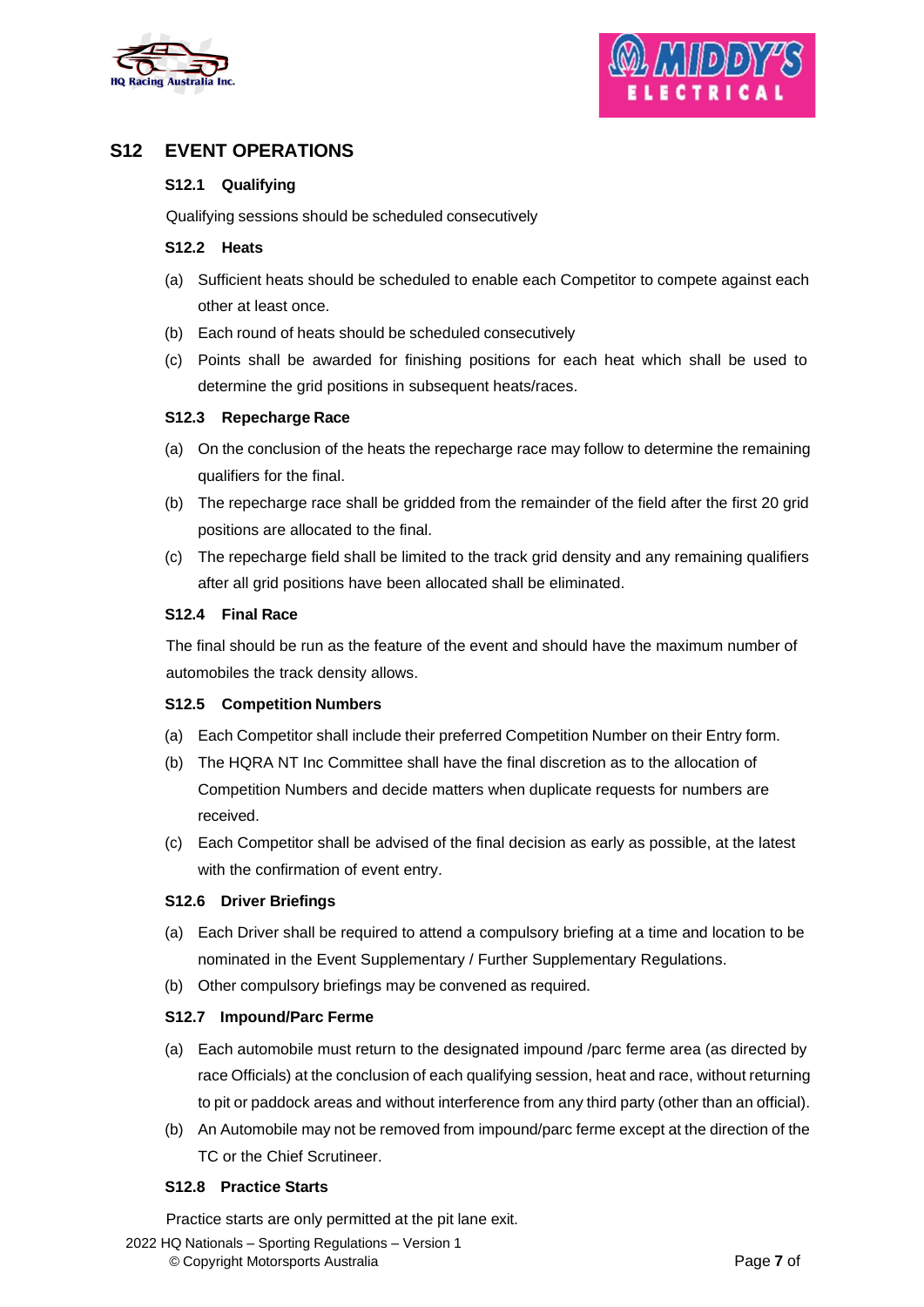



## **S12.9 Pit Lane**

Each pit crew member is required to sign a pit lane indemnity form prior to the first track session and to display identification as and if required by the event organiser

## **S12.10 Removal of Automobiles from the Circuit**

Following the commencement of the first practice session it is not permitted to remove any automobile from the circuit prior to the release of all automobiles from the impound/parc ferme established following the final race without the prior express written approval of the TC or the Chief Scrutineer.

## **S13 TYRES**

- (a) Each automobile must only be fitted with tyres as detailed below at all times during the event:
	- (i) Kenda Klever H/P KR 15 P235/60R1496H
- (b) A maximum of six (6) tyres with a minimum tread depth that complies with Article 8.3 of the Group 3H Technical Regulations in the Motorsport Australia Manual and a maximum of four (4) tyres with a minimum tread depth of 8mm shall be marked by the TC or his nominee for each automobile before the commencement of the individual automobile's first qualifying session. These tyres are the only tyres permitted to be used on that automobile during qualifying, heats and races.
- (c) The use of unmarked or incorrectly marked tyres during any qualifying session, heat or race is prohibited.
- (d) No tyre marked for the use by one automobile may be used on another automobile during the event.
- (e) The Chief Scrutineer or TC shall be Judge of Fact in respect to decisions on tyres.
- (f) The onus and responsibility lies with the Competitor and/or Drivers to ensure that Scrutineers mark their tyres in accordance with these regulations
- (g) Any contravention of this article may result in the Competitor and/or Driver being referred to the Stewards for disciplinary action.
- (h) If a Competitor accidentally damages three (3) or more tyres during the event, ONLY by approval of the TC may a replacement tyre may be used.

## **S14 FUEL**

(a) Fuel must be in accordance with Technical Appendix - Schedule G of the Motorsport Australia Manual.

(b) All fuel used at the Event MUST be supplied by NAMSC Contractor. Competitors are prohibited from bringing any fuel on site other than that contained in the race vehicles fuel tank on arrival to the circuit. (c) Fuels available onsite will be 98 RON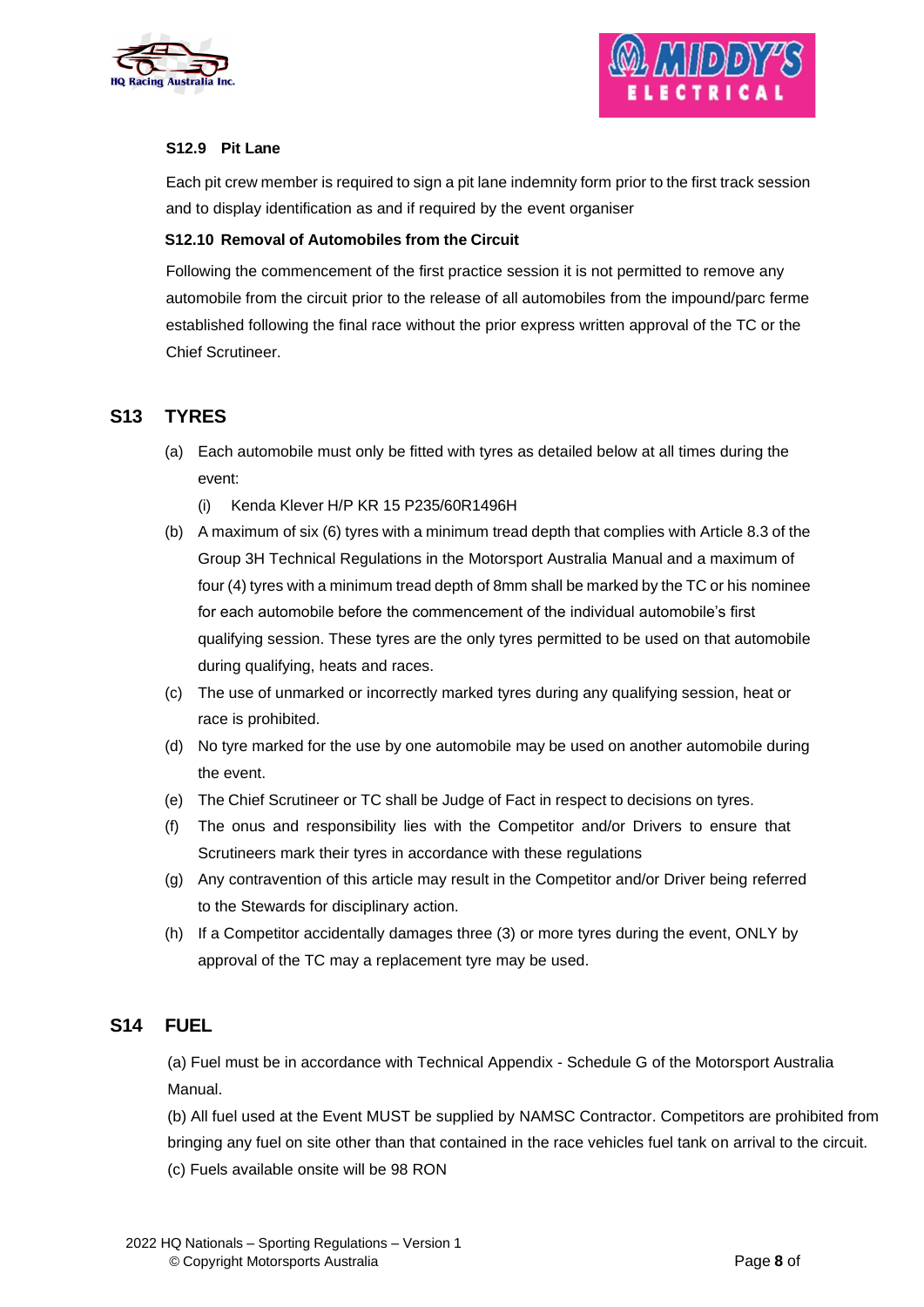



(d) The available fuels will be dispensed via bowser on site by NAMSC subcontractor from the sole designated Fuel Compound. The Compound will be open before, during and after track activity, fuel compound open times will be posted closer to the Event.

(e) Competitors when refuelling of vehicles is taking place, the requirements stated in "General Requirements for Cars and Drivers - Schedule N – Fuel Tanks and Refuelling" must be adhered to….. *"When refuelling vehicles, a minimum quantity of extinguishment of 9kg of dry powder type which must be in either one or two extinguishers must be available for use in the pit."*.

**Please note:** with the exception of ambient atmospheric air and the specified fuel no other substance may be added to the intake charge of the engine.

## **S15 SCRUTINY**

- (a) Each automobile shall be the subject of Targeted Scrutiny. Mandatory audits shall be conducted as directed by the Chief Scrutineer.
- (b) Scrutiny and eligibility checks will commence on Friday 8<sup>th</sup> July 2022.
- (c) Any further scrutiny shall be conducted as determined by the TC, Chief Scrutineer or the Clerk of the Course.
- (d) Wherever possible scrutiny shall be undertaken in the Competitor's paddock area.
- (e) Automobiles are to be presented for scrutiny in a clean, neat and tidy condition, and must be maintained throughout the event in that condition
- (f) Automobiles may be weighed at the completion of any session, heat or race during the event.

## **S16 AUTOMOBILE MARKINGS**

- (a) Markings on each automobile must comply with Schedule K of the Motorsport Australia Manual and display the category and event sponsor decals as required by the NA.
- (b) A Competitor or Driver who fails to comply with this requirement may be ineligible for points or excluded from the competition until such time as compliance is achieved at the discretion of the Stewards.

## **S17 DRIVER APPAREL**

Each Driver must use only apparel in compliance with Schedule D of the Motorsport Australia Manual.